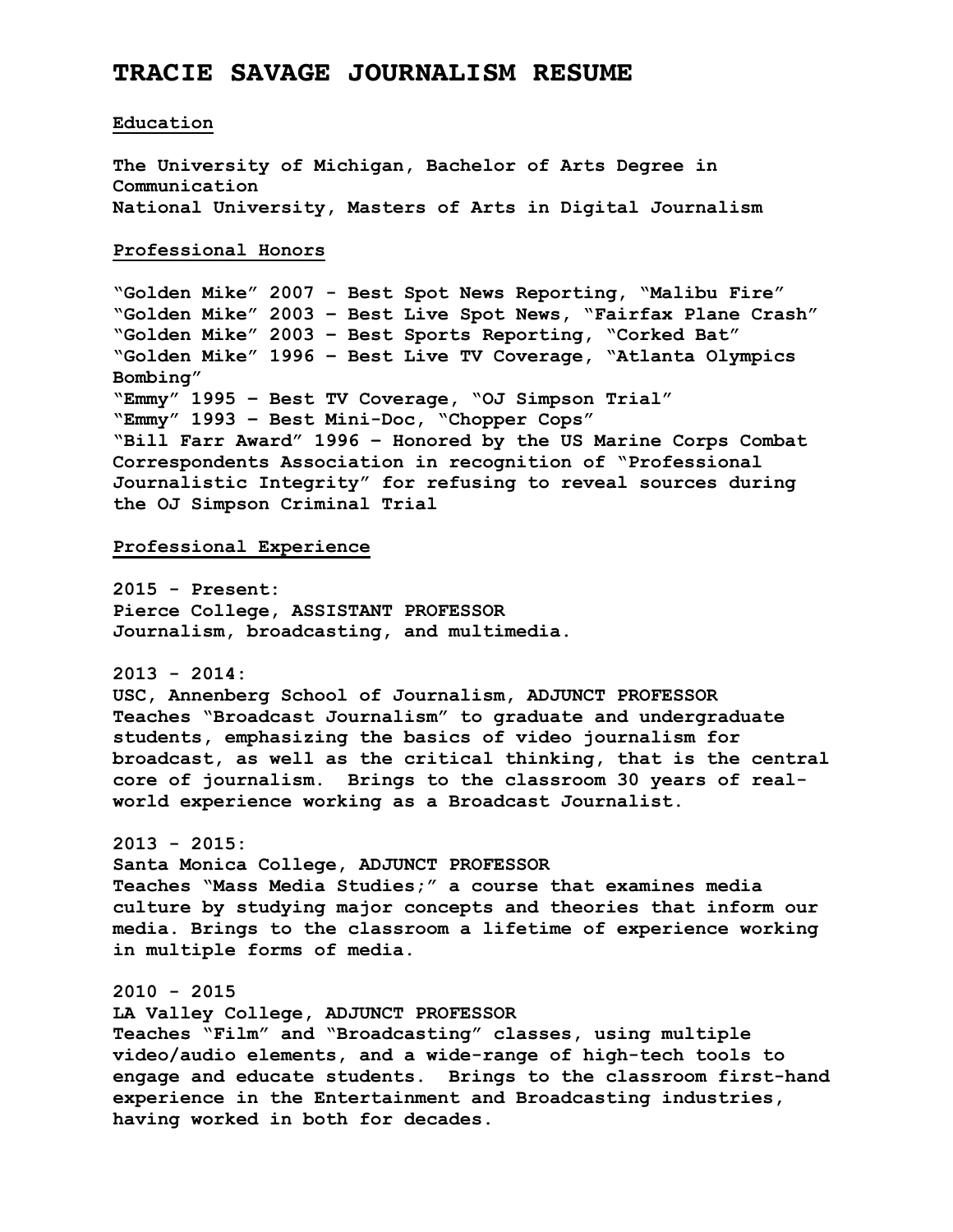# **TRACIE SAVAGE JOURNALISM RESUME**

**2009 - 2013: Time Warner Cable, Beat the Traffic, ANCHOR Pro duces and broadcasts live 16 five-minute traffic reports per four-hour shift. Creates all computerized maps utilizing "Beat the Traffic" software. Reports live without script in front of "green-screen" background, with maps digitally superimposed. 2002 - 2017 CITYCHANNEL 10 TV, West Hollywood, ANCHOR Broadcasts bi-weekly newscast, promoting the city and its programs. Broadcasts live numerous special events including "Election Night". 1965 - Present: ACTRESS, Los Angeles, CA Acted in the Entertainment Industry since the age of 2 years old. Credits include multiple TV shows, films, live theatre and TV commercials. From a "show business" family, has extensive knowledge of the Entertainment Industry, including all stages of production, scriptwriting and development, and the "Art of the Agent". 2001 - 2009: KFWB RADIO, ANCHOR/ENGINEER Produced/edited news content, researched and wrote stories, created headlines and teases, conducted interviews and developed/edited pre-show promos. Anchored five-hour shift daily, responsible for live interviews, breaking news and special events such as "Election Coverage". 2005 to 2009 utilized "NewsBoss" audio editing system to create stories with multiple channels of audio. 2001 to 2005 utilized "Avstar" audio editing/playback system, employing "cart" format. Engineered five-hour shift daily, responsible for all aspects of audio-board, including playing all "AudioVault" elements, checking sound levels, back-timing into "sounders", running commercial spots and opening/closing mics.**